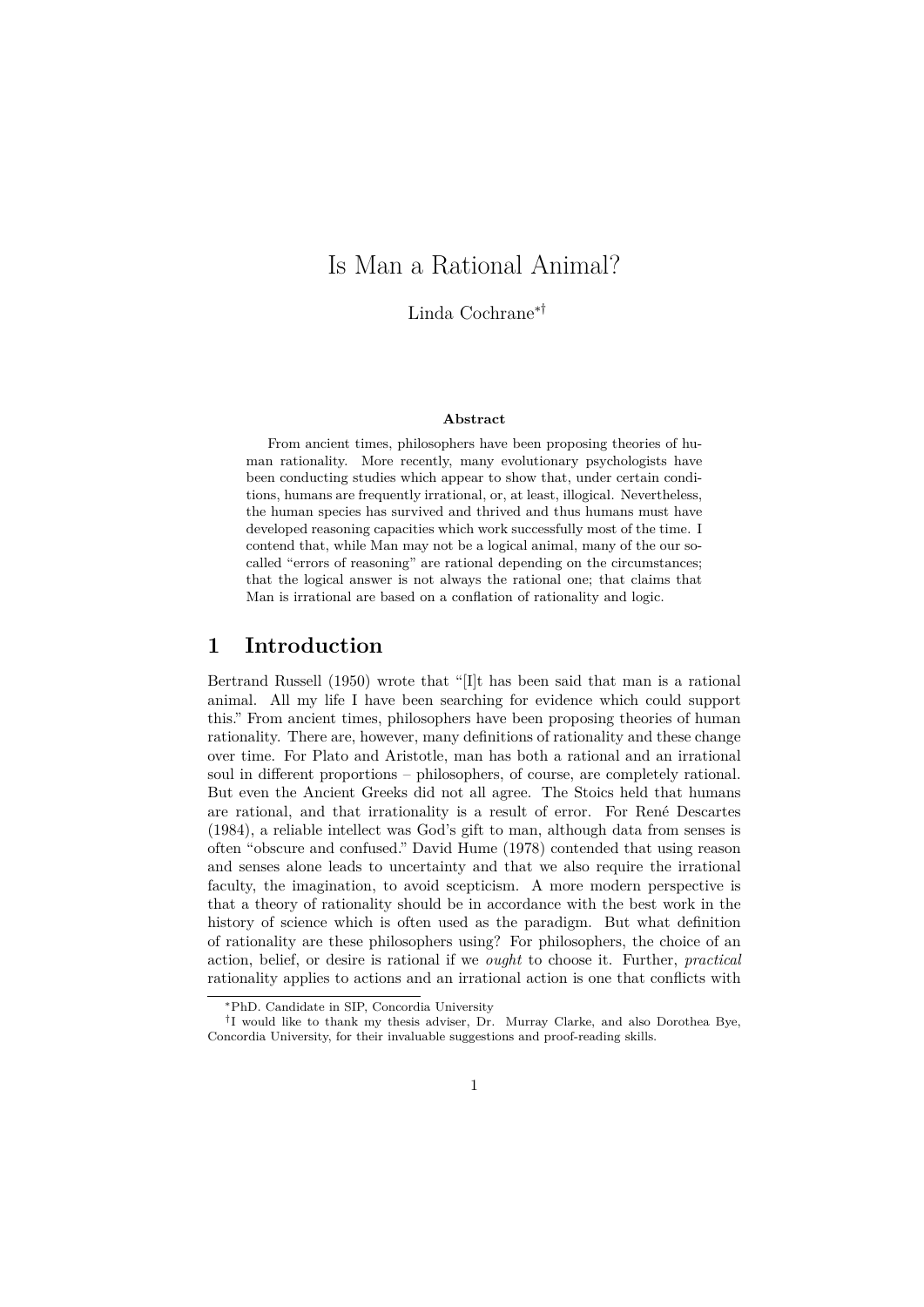our particular system of goals; whereas, *theoretical* rationality is about beliefs and an irrational belief is one that conflicts with what we ought to *know*.

## **2 Judging Rationality**

We cannot assign any interpretation to a person's output unless we assume that the person is rational (that is, predictable from our perspective) and that their thought processes follow logical patterns, just like ours. That is to say that we have to assume that a person's beliefs are mostly true, that the inferences he draws from them are mainly right, and that they are appropriate given the circumstances, again from our own perspective. When judging the actions of others, we therefore have to take what Daniel Dennett (1971) calls an "intentional stance". There is, however, a difference in how we judge our own and others' actions. Humans may be judged to be *subjectively rational* when their decisions are consistent with the available facts or, at least, consistent with their own belief systems. It is not necessary for an action to produce a successful outcome for it to be considered subjectively rational; it is only necessary for the reasons for the action to be seen as good by the actor. On the other hand, an action is considered to be *objectively rational* if the decision to take it appears consistent to a third party who takes an intentional stance. Hence, it is possible to have reasons for action that are subjectively rational but not objectively rational. A third party taking the intentional stance may not have all the facts available to the actor; may have different or additional facts; or may not be aware of the actor's system of beliefs. The classical definition of an irrational belief is one that conflicts with what we *ought* to know, but that is to judge the rationality of an action objectively only.

### **3 Rationality and Logic**

In a *deductive* reasoning problem there can be only one logically valid answer. Deductive reasoning is usually measured by the ability to apply deductive logic to information that is given. Nevertheless, we often have to make decisions in the absence of complete information and are thereby frequently led to make inferences that may not be deductively valid. While the ability to apply deductive logic validly is necessary for rational thought, it is not sufficient for being considered rational. In certain cases, logic and rationality appeared to have been conflated; for instance, Pierre Laplace contended that probability theory is "nothing more at bottom than good sense reduced to a calculus" (Laplace, 1951, 196); while for Barbel Inhelder and Jean Piaget "reasoning is nothing more than the propositional calculus itself" (Inhelder and Piaget, 1958, 1). More recently evolutionary psychologists have been proposing their own theories of human rationality and conducting various studies to support their hypotheses.

Leda Cosmides and John Tooby (1987), have suggested that humans have no single "reasoning faculty" and that, during the Pleistocene era the start of which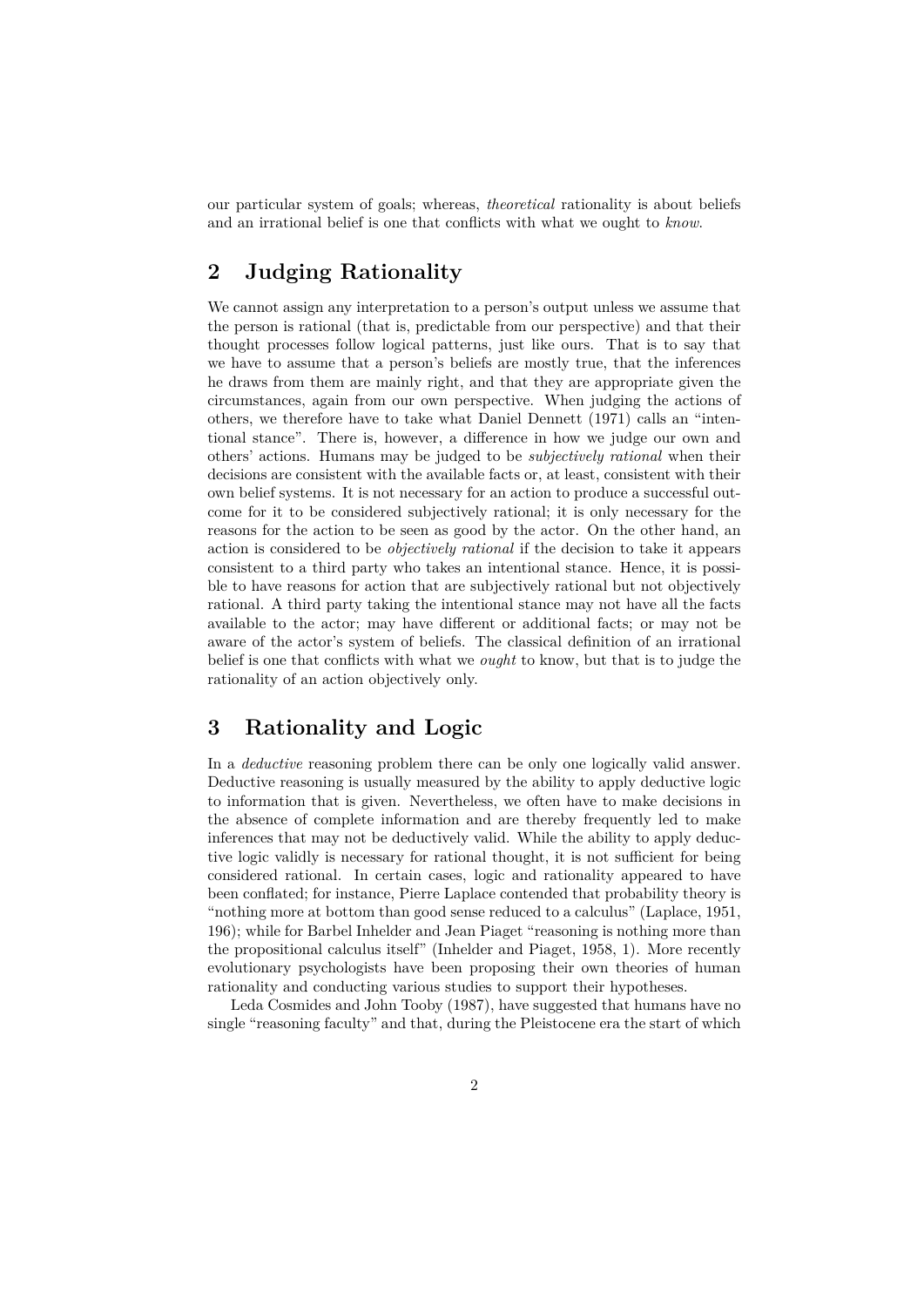coincides to some extent with the time that the genus *homo* appeared, hominin<sup>1</sup> brains evolved a cluster of cognitive adaptations to deal with social interactions. One of their favourite examples is the so-called "Cheater Detection Module" the existence of which is said to be justified by the results of the Wason Selection Task<sup>2</sup>. Such results have been used extensively, by evolutionary psychologists in particular, as empirical evidence to support the idea that humans do not reason logically if the task hypothesis is abstract. When an early version of the Task was given to a group of undergraduate psychology students, very few  $\left( \sim 25\% \right)$ correctly selected the P and NOT-Q cards which is consistent with the rules of propositional calculus (Griggs and Cox, 1982). Cosmides and Tooby suggested that the abstract nature of the question might be having an effect on the results and redesigned the rule as a benefit/cost social contract (of the form: "If the benefit is received, then the cost must be paid.").

In the tests performed by Cosmides and Tooby (1987) the predicted selection of "benefit taken" and "cost not paid" corresponds to the truth conditions of conditionals of the propositional calculus and hence they conjectured that by wording the Wason Selection Task in the form of a social contract, that is, in a more socially relevant format, subjects are more likely to select the logically correct answer of P and not-Q. Gerd Gigerenzer and Klaus Hug (1992), on the other hand, claimed that the key to these tests is that cheater detection is pragmatic and depends on perspective, whereas logic does not. To test their claim, they used a rule in the form of a "switched social contract"<sup>3</sup> . In this case, the logically correct answer would be P and NOT-Q, as previously, but detection of a rule violation would require selecting the NOT-P and Q cards thereby violating the rules of propositional calculus. The "illogical" choice would detect cheaters, whereas the formally logical choice would not. The result appears to be that we do *not* use logical reasoning when attempting to detect violation of a social contract rule. Contrary to the claim of Inhelder and Piaget, then, it appears that humans do not use the propositional calculus to reason or, at least, they do not use it when reasoning to solve such problems as these. So what does this mean? A rigidly logical person would sometimes fail to detect cheaters and, while selecting the correct logical answer, could be led into making an adaptive error. P & NOT-Q is always the logically correct answer, but, contrary to the tenets of propositional calculus, we often have to take the content of the rule into account when detecting a rule violation.

So, humans take the content of the rules into account when selecting their

<sup>&</sup>lt;sup>1</sup>A "hominin" is what paleoanthropologists have agreed is human or a human ancestor, including all of the *Homo* species (*Homo sapiens*, *H. ergaster*, *H. rudolfensis*), all of the Australopithecines and other ancient forms such as *Paranthropus* and *Ardipithecus*.

<sup>2</sup> In the Wason Selection Task, subjects are presented with four cards each of which has two pieces of information, one on each side. Only one side of each card is visible. The task is to evaluate the relationship between the visible and hidden information on each card in accordance with a given hypothesis by deciding which cards would have to be turned over to test the hypothesis in the form "if P, then Q." The four cards represent the choices of P, NOT-P, Q, and NOT-Q.

<sup>3</sup>A switched social contract rule has a form similar to that of the social contract but with the two propositions reversed: "if the cost is paid, then the benefit must be received."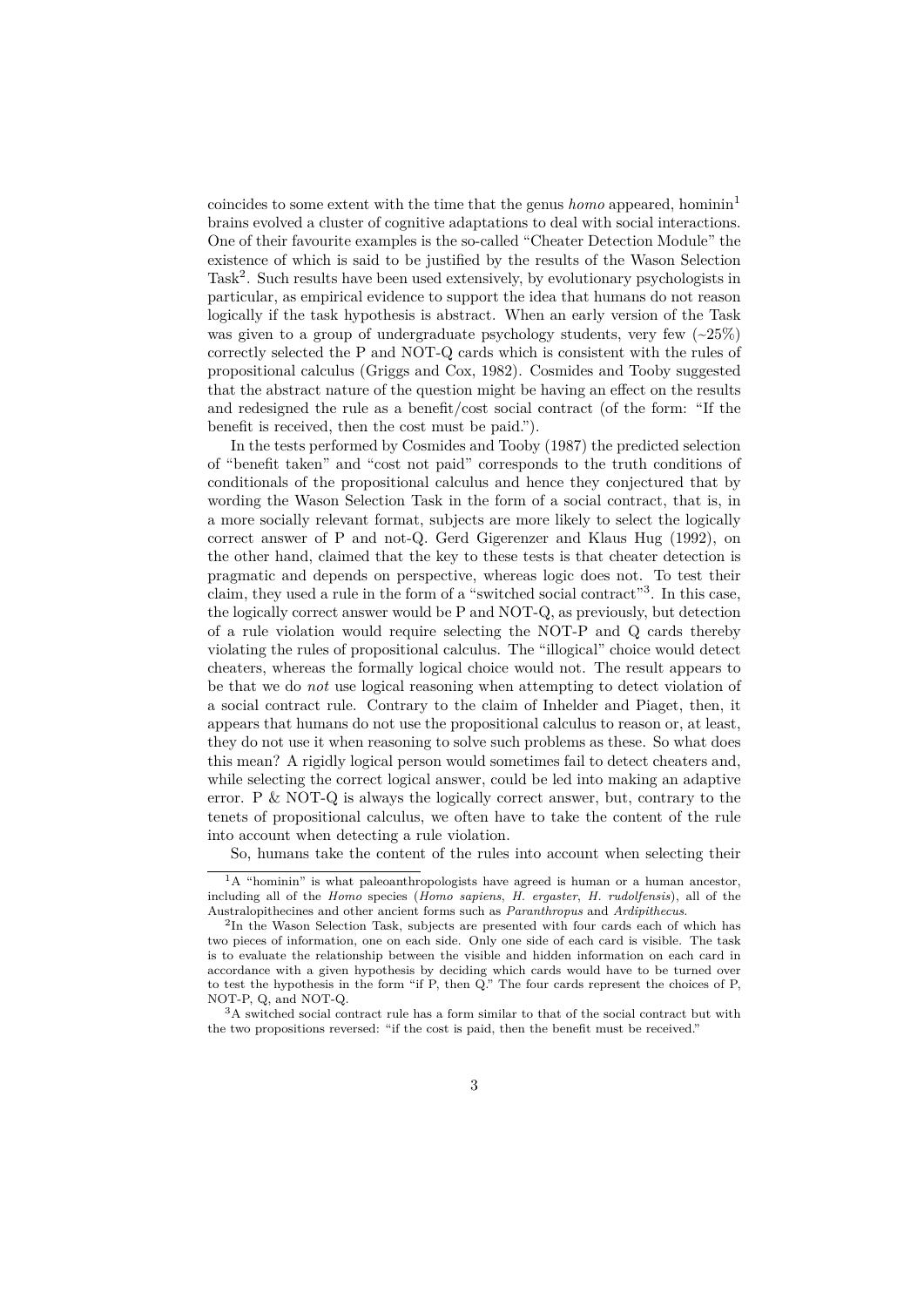response. But what about context? Gigerenzer and Hug (1992) also conducted experiments in order to disconnect social contracts from cheater detection. For the social contract problems, they constructed two context stories. In one version, the participants were given the perspective of an interested party to a social contract (that is, a party that could be cheated); in the other version of the story the participants were given the perspective of a disinterested party (that is, a party that could not be cheated). For each of the four social contract problems that they tested, Gigerenzer and Hug found that 83% of the subjects selected "benefit taken" and "cost not paid" when cheating was a possibility, compared to 45% in the no-cheating context. This suggests that being a party to a social contract (being a party that could be cheated) influences the manner of reasoning. Results of the Wason Selection Task tests thus indicate that being rational is not the same thing as being logical, only more socially adaptive. In other words, rewording the Wason Selection Task in the form of a social contract does not make participants more logical. It is coincidental if the cheater detection selection in the social contract corresponds with the truth conditions of propositional calculus.

#### **4 Rationality and Adaptation**

The ability to predict behaviour presupposes that the behaviour of others is predictable, at least most of the time. In order to predict the behaviour of others, we have to assume that they will act rationally, by our own understanding of that term. There are obviously survival benefits to being able to predict the behaviour of our conspecifics as well as that of our predators and prey. Being able to adapt to the content and context of a problem also has significant survival benefits. Behaviour that may appear to be illogical, in so far as it violates the rules of the propositional calculus, may in fact be a side-effect of our ability to adapt to changing circumstances. Being rational implies being predictable and behaving appropriately in accordance with our own or our group's goals and most if not all social animals exhibit similar behaviour. In fact, such behaviour is necessary for social cohesion. Sarah Brosnan and Frans de Waal (2002) report studies of capuchin monkeys in which monkeys refused to participate if they witnessed a conspecific obtain a more attractive reward for equal effort. The reactions were even greater if another monkey received such a reward without any effort at all. Many of the "working" monkeys became so enraged that they often threw their rewards at the researchers. These reactions support an early evolutionary origin of inequity aversion. During the evolution of cooperative behaviour it may have become critical for individuals to compare their own efforts and rewards with those of others. Negative reactions may occur when expectations are violated. Thus aversion to inequity may help explain human cooperation.

Classical rationality assumes that decisions are based on complete information. In other words, that we have *unbounded* rationality. Herbert Simon (1972) introduced the concept of *bounded* rationality to provide a socially sensitive per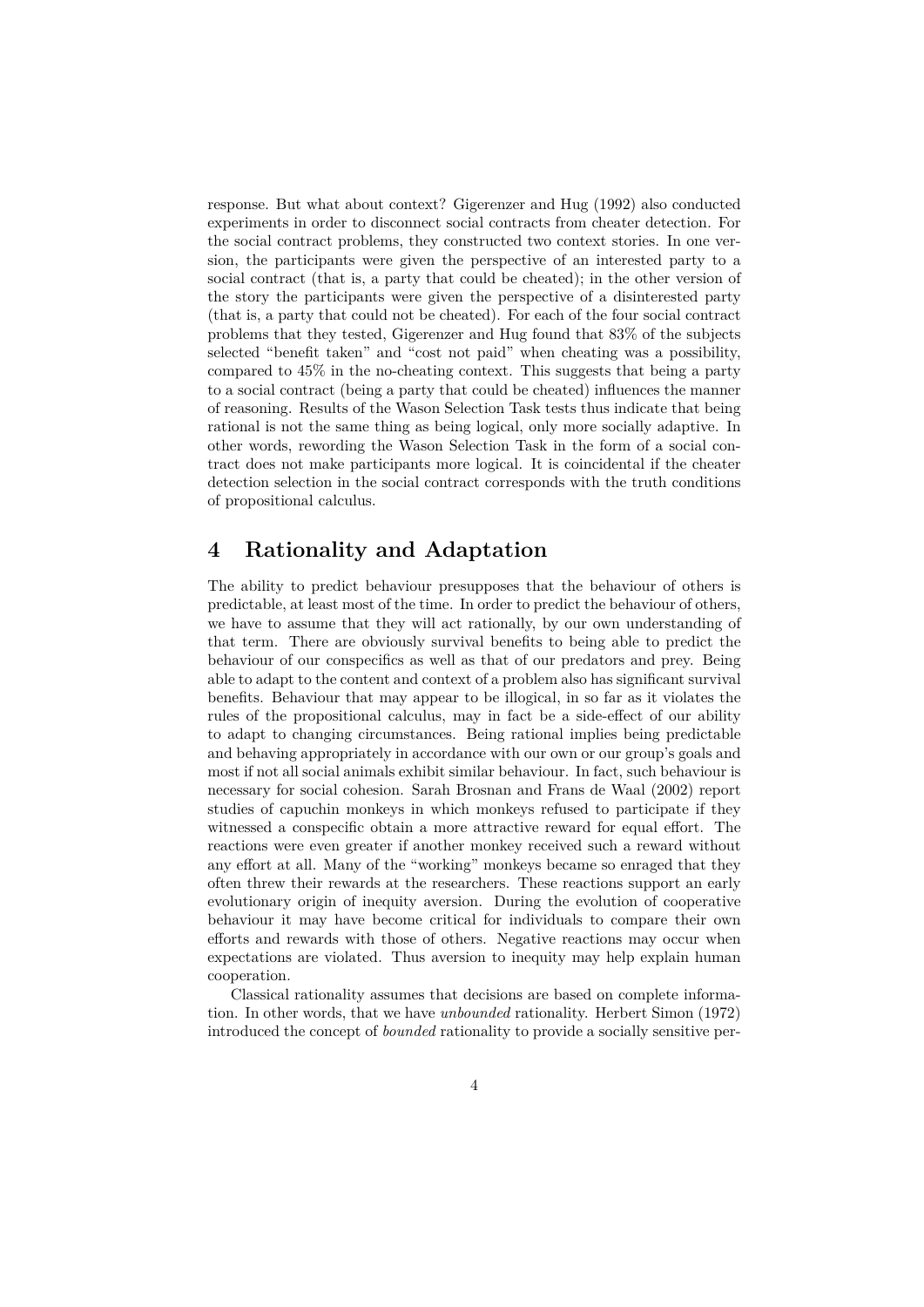spective on decision making. Complete information is not always available and decisions have to be made that are "the best under the circumstances". Simon recognized that humans have limited cognitive abilities, and thus are incapable of acting in a perfectly rational manner. Economists assume we act to maximize returns (gain the most) through rational or logical principles and this assumes unbounded rationality. Nonetheless, in the absence of complete information, we often have to use "fast and simple" methods (heuristics) for resolving a problem. The function of heuristics is not to be coherent or "optimal". Rather, their function is to make reasonable, adaptive inferences about the real social and physical world given limited time and knowledge (Gigerenzer et al., 1999, 22).

#### **5 Conclusions**

The human species has survived and thrived, and thus humans must have developed reasoning capabilities which work successfully most of the time. Many of the our so-called "errors of reasoning" are rational depending on content and context; the logical answer is not always the rational one If we take an intentional stance, we can judge other people to be irrational if they do not act in a predictable manner from our perspective. But can we ever judge ourselves to be irrational? If we have reasons for performing an action, if our decisions are consistent with the available facts or, at least, consistent with our belief systems, then it is meaningless to ask if we were rational in performing the action. Evolutionary psychologists, such as Cosmides and Tooby (1987), have suggested that hominin brains evolved a cluster of cognitive adaptations to deal with social interactions. I argue, however, that Cosmides and Tooby are wrong to think that these adaptations reflect strategies for coping with problems encountered during the Pleistocene period of our biological evolution, proposing instead that such strategies are required for any social species; that human rationality is not unique; that rationality is not the maximization of self-interest. Rather, human rationality is a social species rationality. Man is deductively logical, inductively illogical, but rational nonetheless.

#### **References**

- Brosnan, S. F. and F. B. M. d. Waal (2002). A proximate perspective on reciprocal altruism. *Human Nature 13*, 129–152.
- Cosmides, L. and J. Tooby (1987). From evolution to behavior: Evolutionary psychology as the missing link. In J. Dupré (Ed.), *The latest on the best: Essays on evolution and optimality*, pp. 277–306. Cambridge, Massachusetts: MIT Press.
- Dennett, D. C. (1971). Intentional systems. *Journal of Philosophy 68* (4), 87– 106.